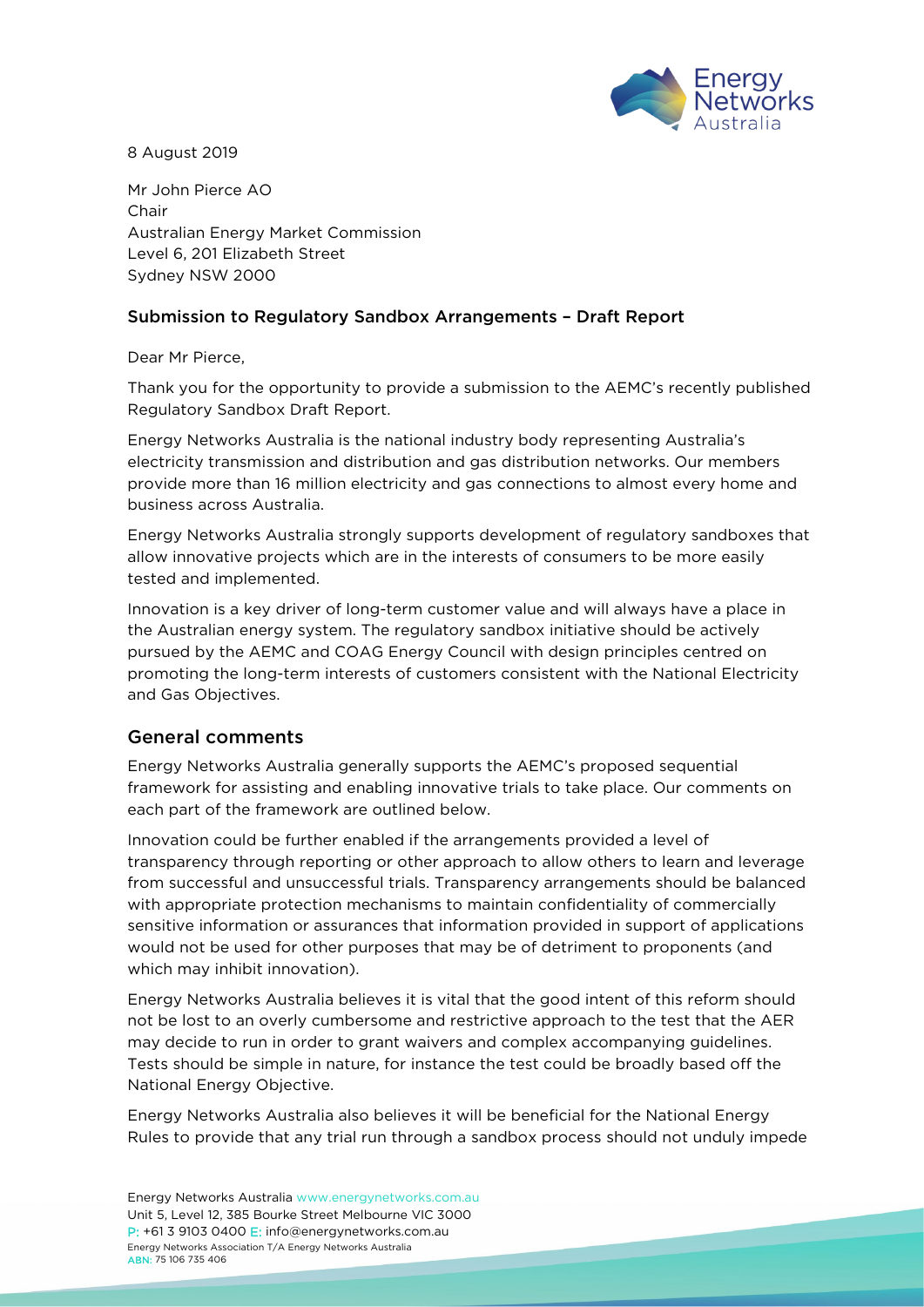

on a Network Service Provider's responsibility to provide network services efficiently, safely and in line with the National Energy Law. Maintaining a safe and reliable network should still be a priority in all circumstances.

It would also be beneficial if the AEMC could clarify how the proposed framework would be funded or what possible cost-recovery arrangements should be.

## Regulatory Guidance

Energy Networks Australia supports the regulatory guidance draft recommendation and all of the principles outlined by the AEMC for its provision. The recommendation should provide trial proponents with the information they need to determine the next steps for their trial.

Energy Networks Australia also sees value in including a specified time period for the AER to respond to trial proponents' request for regulatory guidance. A specified time period for response would mean that the AER would be required to provide the information which the trial proponent is seeking or request further information from the trial proponent within a specified time period. This would give trial proponents some certainty as to when they are likely to receive advice given timelines may otherwise be unknown to the trial proponent and could be variable depending on AER workload.

With the above addition to the framework, Energy Networks Australia believes the design of the innovation inquiry service will improve the level of guidance available to proof-of-concept trial proponents.

### Regulatory Waivers

Energy Networks Australia broadly supports the regulatory waiver draft recommendation and the principles outlined for its administration. The types of trials initiated under a regulatory sandbox framework are likely to be varied in their nature, time scale and purpose.

Energy Networks Australia notes that it is important that the regulatory sandbox framework facilitates the provision of trials which are designed to operate over a very long period of time. Some trials related to transmission and distribution in the past have taken place over several years. For example, if a network wants to trial an innovative way of undertaking their regulatory proposal, the trial period may have to last up to seven years. Two years for development and consultation and five years to trial the approach over forthcoming regulatory period.

Energy Networks Australia also sees merit in a mechanism to allow a trial to be extended in circumstances where the results of the trial technology have yet to be determined. The rationale is to prevent costs and uncertainty associated with reapplication by trial proponents and reduce the regulatory burden for both the network and the regulator.

To this end, the AER should be granted the ability to extend trials in situations where, for example, technologies require a rare weather or market event to occur before their functionality is tested and proven to be successful or not. In such an instance, where say a technology is trailing innovative ways to orchestrate demand response through a heatwave that has not yet eventuated, the AER could extend the trial beyond the originally designated trial period.